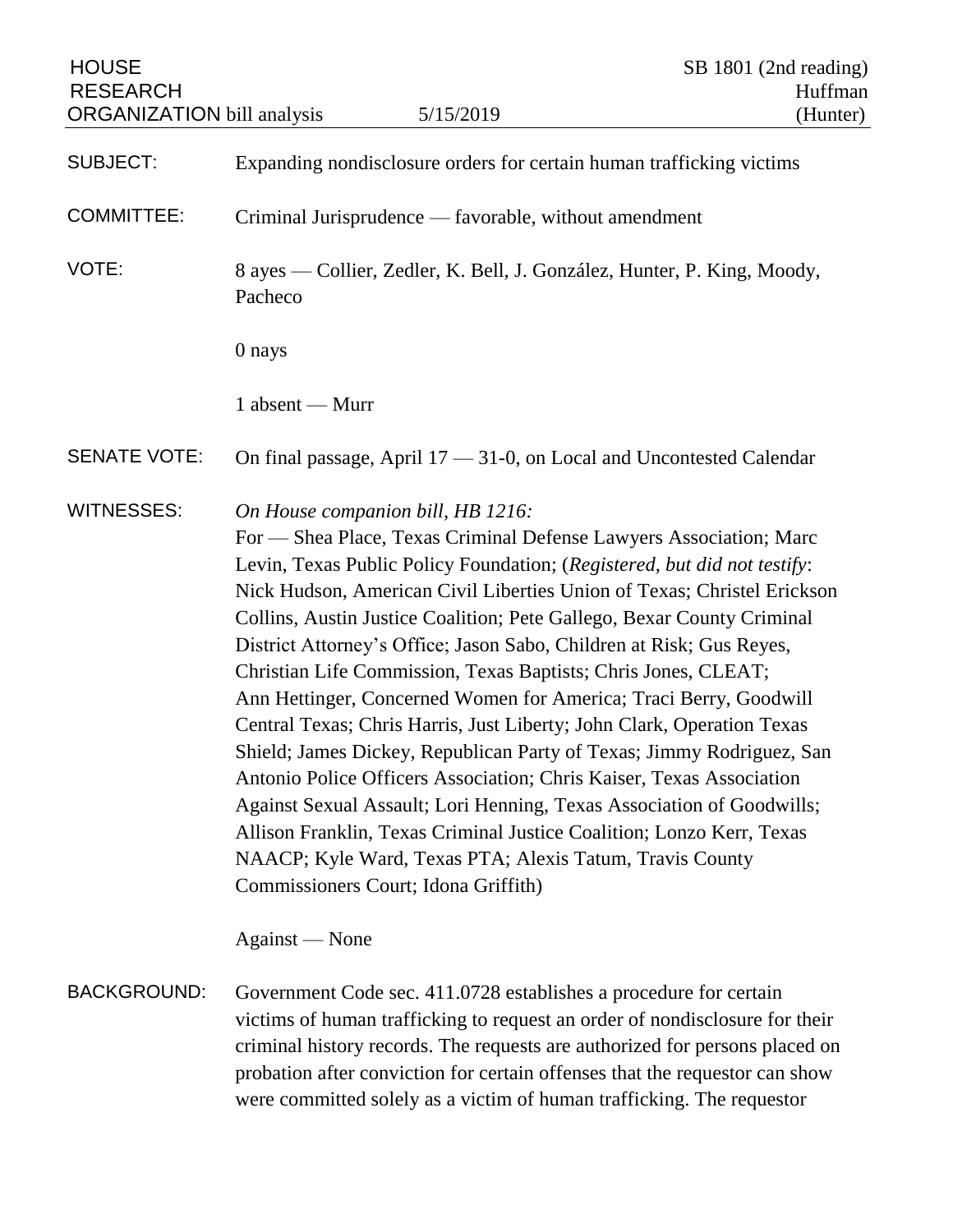## SB 1801 House Research Organization page 2

also must not have received a previous nondisclosure order under sec. 411.0728. The orders are available for those convicted of certain marijuana, theft, prostitution, and promotion of prostitution offenses.

DIGEST: SB 1801 would revise statutes governing orders of nondisclosure for certain victims of human trafficking. The bill would expand provisions that currently apply only to defendants who were placed on community supervision (probation) and instead apply them to all defendants who were convicted or placed on deferred adjudication. It also would expand the orders to include victims of compelled prostitution.

> The bill would eliminate authorization for those convicted of the promotion of prostitution by soliciting an individual to engage in sex with another person to receive an order of nondisclosure through provisions that relate specifically to victims of human trafficking.

> The bill also would revise requirements for an order of nondisclosure to be granted. If requested, defendants first would have to assist in the investigation or prosecution of human trafficking, continuous human trafficking, or compelling prostitution. An exception would be made for defendants who did not provide assistance due to their age or a physical or mental disability that was a result of being a victim of an offense.

> SB 1801 would modify which standard conditions for receiving an order of nondisclosure were required of victims of trafficking or compelling prostitution. The bill would eliminate the current condition that orders are granted only if while on probation and during any waiting period, the person was not convicted of or placed on deferred adjudication community supervision for any offense other than a traffic offense that is punishable by fine only. Current provisions prohibiting orders of nondisclosure for certain offenses would remain.

> The bill also would allow requests for nondisclosure orders for more than one offense. The bill would allow multiple requests to be consolidated and filed in one court, and petitions would have to be filed at least one year after the victim completed a sentence or had the charges dismissed.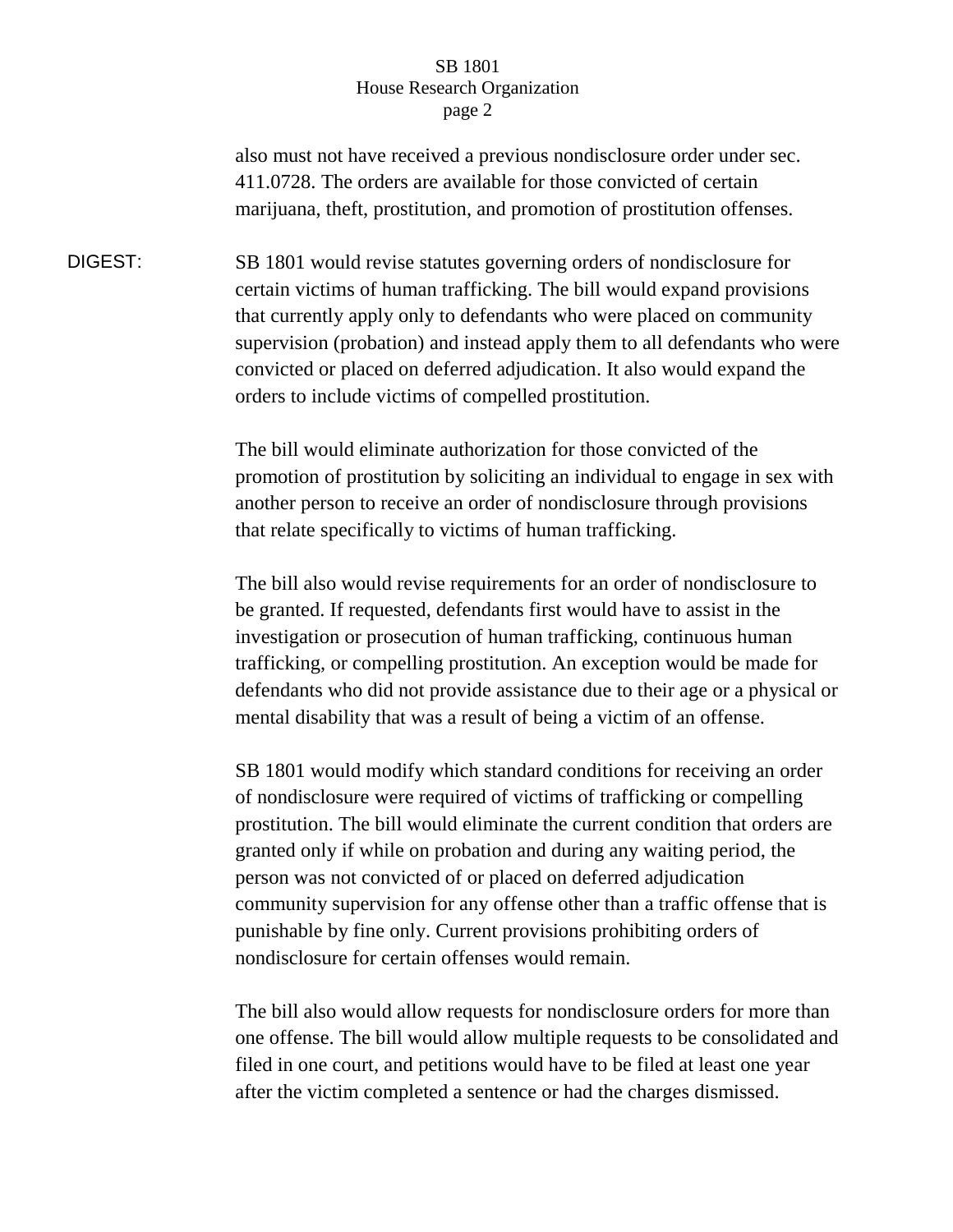## SB 1801 House Research Organization page 3

|                           | Prosecutors would have to be notified of a petition for an order of<br>nondisclosure and given a chance to respond.                                                                                                                                                                                                                                                                                                                                                                                                                                                                                                                                                                                                                                                                                                                                         |  |  |  |
|---------------------------|-------------------------------------------------------------------------------------------------------------------------------------------------------------------------------------------------------------------------------------------------------------------------------------------------------------------------------------------------------------------------------------------------------------------------------------------------------------------------------------------------------------------------------------------------------------------------------------------------------------------------------------------------------------------------------------------------------------------------------------------------------------------------------------------------------------------------------------------------------------|--|--|--|
|                           | SB 1801 would establish the conditions that had to be met for a court to<br>issue an order of nondisclosure for victims of human trafficking, including<br>that the requestor committed the offense solely as a victim of human<br>trafficking, continuous human trafficking, or compelling prostitution and<br>that the nondisclosure be in the best interest of justice.                                                                                                                                                                                                                                                                                                                                                                                                                                                                                  |  |  |  |
|                           | The bill would include notification about the potential for an order of<br>nondisclosure among statutory crime victims' rights and among the duties<br>for court programs operated for commercially sexually exploited persons.                                                                                                                                                                                                                                                                                                                                                                                                                                                                                                                                                                                                                             |  |  |  |
|                           | The bill would take effect September 1, 2019.                                                                                                                                                                                                                                                                                                                                                                                                                                                                                                                                                                                                                                                                                                                                                                                                               |  |  |  |
| <b>SUPPORTERS</b><br>SAY: | SB 1801 would broaden and simplify the process by which victims of<br>trafficking could obtain orders of nondisclosure. The bill would<br>implement one of the recommendations of the Texas Human Trafficking<br>Prevention Task Force, which has been working since 2009 to fight<br>human trafficking. Texas has made strides in attacking this form of<br>modern-day slavery and supporting its victims, and the bill would<br>continue this progress.                                                                                                                                                                                                                                                                                                                                                                                                   |  |  |  |
|                           | Those who would fall under the bill's provisions have committed low-<br>level crimes solely due to being a victim of human trafficking or of<br>compelled prostitution, and they deserve to be able to ask a court to close<br>their criminal records even if they did not receive probation. The bill<br>would expand the orders to include victims of compelled prostitution<br>because that offense is similar to human trafficking. Allowing these<br>victims to ask a court to keep their criminal records closed would help<br>them put their lives back together without the collateral consequences that<br>can accompany a criminal record. The bill would ensure that it was used<br>only in appropriate cases by requiring that an order be in the best interest<br>of justice and requiring that prosecutors be notified and able to respond to |  |  |  |

a request.